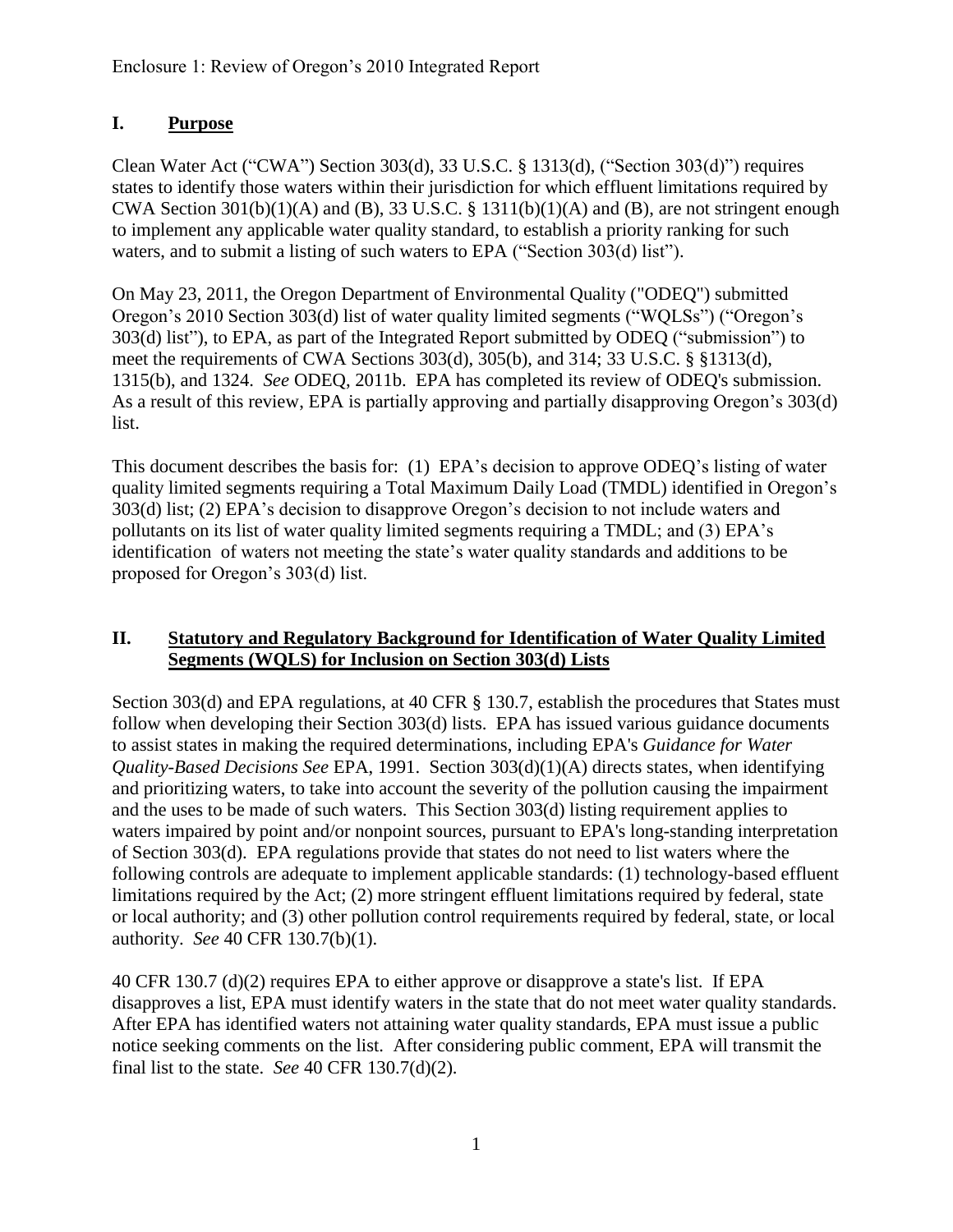#### **A. Consideration of Existing and Readily Available Water Quality-Related Data and Information**

In developing Section 303(d) lists, states are required to assemble and evaluate all existing and readily available water quality-related data and information, including, at a minimum, consideration of existing and readily available data and information about the following categories of waters: (1) waters identified as partially meeting or not meeting designated uses, or as threatened, in the state's most recent CWA Section 305(b) report; (2) waters for which dilution calculations or predictive modeling indicate nonattainment of applicable standards; (3) waters for which water quality problems have been reported by governmental agencies, members of the public, or academic institutions; and (4) waters identified as impaired or threatened in any CWA Section 319 nonpoint assessment submitted to EPA. *See* 40 CFR § 130.7(b)(5). The 1991 EPA Guidance describes categories of water quality-related data and information that may be existing and readily available. *See* EPA, 1991, Appendix C. While states are required to evaluate all existing and readily available water quality-related data and information, states may decide to rely or not rely on particular data or information in determining whether to list particular waters. *See* EPA, 1991.

In addition, 40 CFR § 130.7(b)(6) requires states to include, as part of their submission to EPA, documentation to support decisions to rely or not rely on particular data and information and decisions to list or not list waters. Such documentation needs to include, at a minimum, the following information: (1) a description of the methodology used to develop the list; (2) a description of the data and information used to identify waters; and (3) any other reasonable information requested by the EPA Regional Administrator. 40 CFR § 130.7(b)(6).

# **B. Priority Ranking**

EPA regulations also codify and interpret the requirement in Section  $303(d)(1)(A)$  that states establish a priority ranking for listed waters. The regulations at 40 CFR § 130.7(b)(4) require states to prioritize waters on their Section 303(d) lists for TMDL development, taking into account the severity of the pollution and the uses to be made of such waters. Priority ranking must include identification of those WQLSs still requiring TMDLs and targeted for TMDL development in the next two years. 40 CFR 130.7(b)(4). States may consider other factors relevant to prioritizing waters for TMDL development, including immediate programmatic needs, vulnerability of particular waters as aquatic habitats, recreational, economic, and aesthetic importance of particular waters, degree of public interest and support, and state or national policies and priorities. *See* 57 FR 33040, 33044-33045 (July 24, 1992); and EPA, 1991.

### **III. Analysis of Oregon's Submission**

EPA's review of Oregon's 303(d) list was based on the elements required to be included in state submissions by Section 303(d) and 40 CFR § 130.7. EPA reviewed the methodology used by ODEQ in developing its list and the description of the data and information that ODEQ considered. EPA's review of Oregon's 303(d) list is based on EPA's analysis as to whether ODEQ reasonably considered existing and readily available water quality related data and information and reasonably identified waters required to be listed.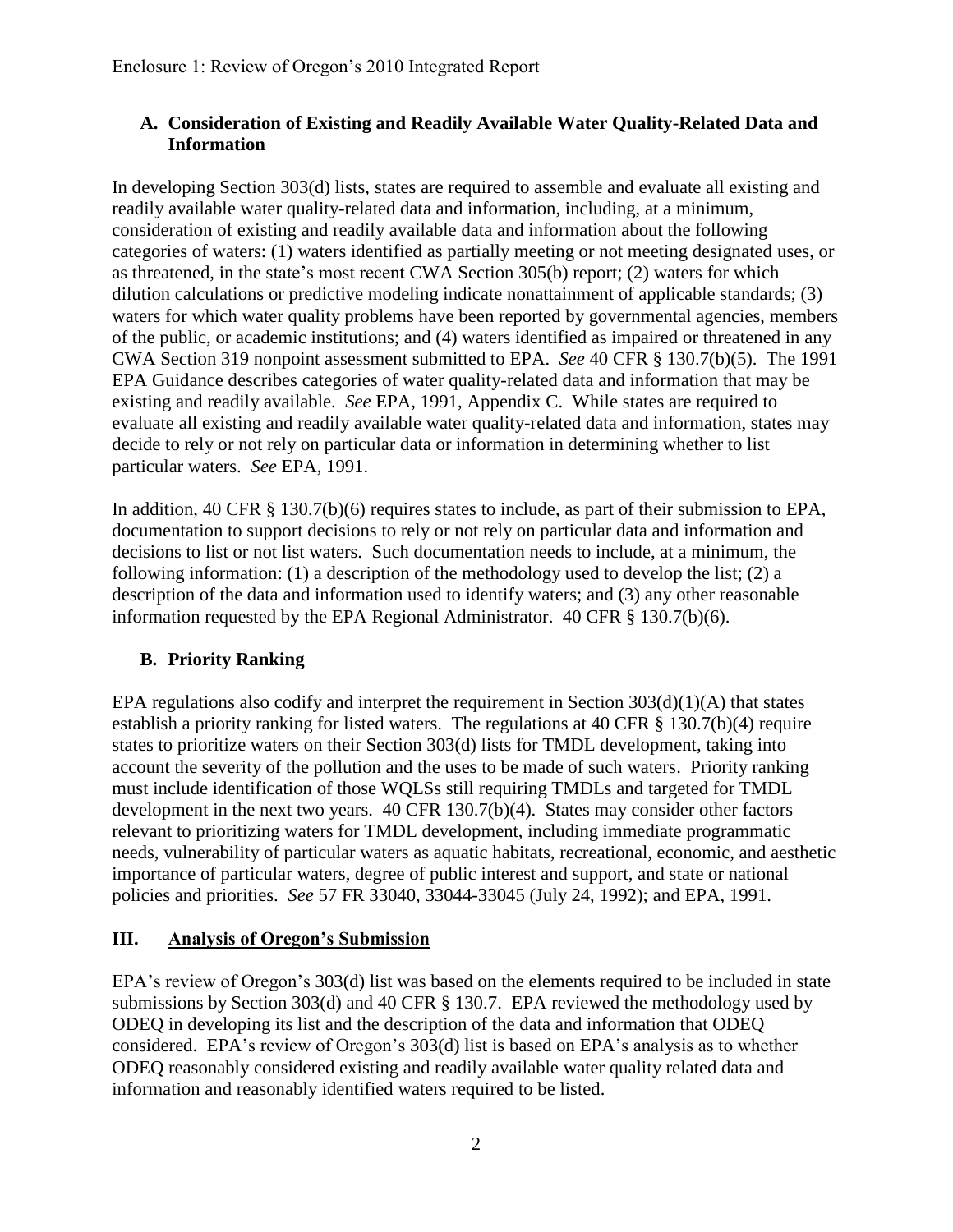#### **A. Identification of waters, consideration of existing and readily available water quality related data and information and priority ranking**

In reviewing ODEQ's submission, EPA has concluded that, with respect to the changes that ODEQ made to its Section 303(d) list, ODEQ developed its Section 303(d) list consistent with the requirements of Section 303(d) and 40 CFR § 130.7. This conclusion is based on EPA's analysis of whether ODEQ reasonably considered existing and readily available water quality related data and information and identified waters required to be listed.

ODEQ's submission included the following supporting documentation: (1) Oregon's Integrated Report ("Integrated Report"), (2) Methodology for Oregon's 2010 Water Quality Report and List of Water Quality Limited Waters ("Oregon's Listing Methodology"); (3) Response to Comments on Final Supplement to Oregon's 2010 Integrated Report and (4) Oregon's TMDL Priorities and Schedule<sup>1</sup>. The submission included ODEQ's consideration of data and information related to biological uses, *Enterococci*, algae and aquatic weeds, turbidity and fish consumption advisories due to elevated levels of toxic substances in fish, as well as identification of waters removed from Oregon's previous Section 303(d) list as a result of TMDL development. *See* ODEQ, 2011b.

In conducting its analysis, EPA reviewed the supporting documentation provided with the ODEQ's submission and also reviewed the on-line version of ODEQ's assessment database, available on the internet at: http://www.deq.state.or.us/wq/assessment/2010Report.htm.

### **1. Oregon's 303(d) list development process**

Oregon's 2004/2006 combined Section 303(d) list, which was approved by EPA on February 26, 2007, was the starting point for ODEQ in developing the Oregon's Section 303(d) list for 2010. ODEQ conducted a "call for data," from May 11 through June 11, 2009, in order to allow the public to submit data to ODEQ. Data received during this call for data period, together with data collected directly by ODEQ, were used to develop the Integrated Report and Section 303(d) list. These data were assembled in ODEQ's Laboratory Analytical and Storage Retrieval (LASAR) database, and included data collected from June 1, 1999, through May 31, 2009.

Using these data, ODEQ developed its 2010 Section 303(d) list in two phases. In the first phase, ODEQ assessed coastal recreation waters for *Enterococci*, lakes and streams for aquatic weeds and algae, drinking water supplies impaired due to turbidity, and waters impacted by fish consumption advisories due to elevated levels of toxic substances in fish. ODEQ also removed waters from its Section 303(d) list based on approved TMDLs. The draft 2010 Integrated Report, including the draft 303(d) list, and the listing methodology were published for public comment on November 15, 2010. Oregon provided the list developed for the first phase to EPA on January 31, 2011. *See* ODEQ, 2011a.

 $\overline{a}$ <sup>1</sup> Oregon's complete submission includes the January 31, 2011 submittal and the May 23, 2011. The May 23, 2011 submittal includes all of the information from the January, 31 submittal except the Response to Comments document.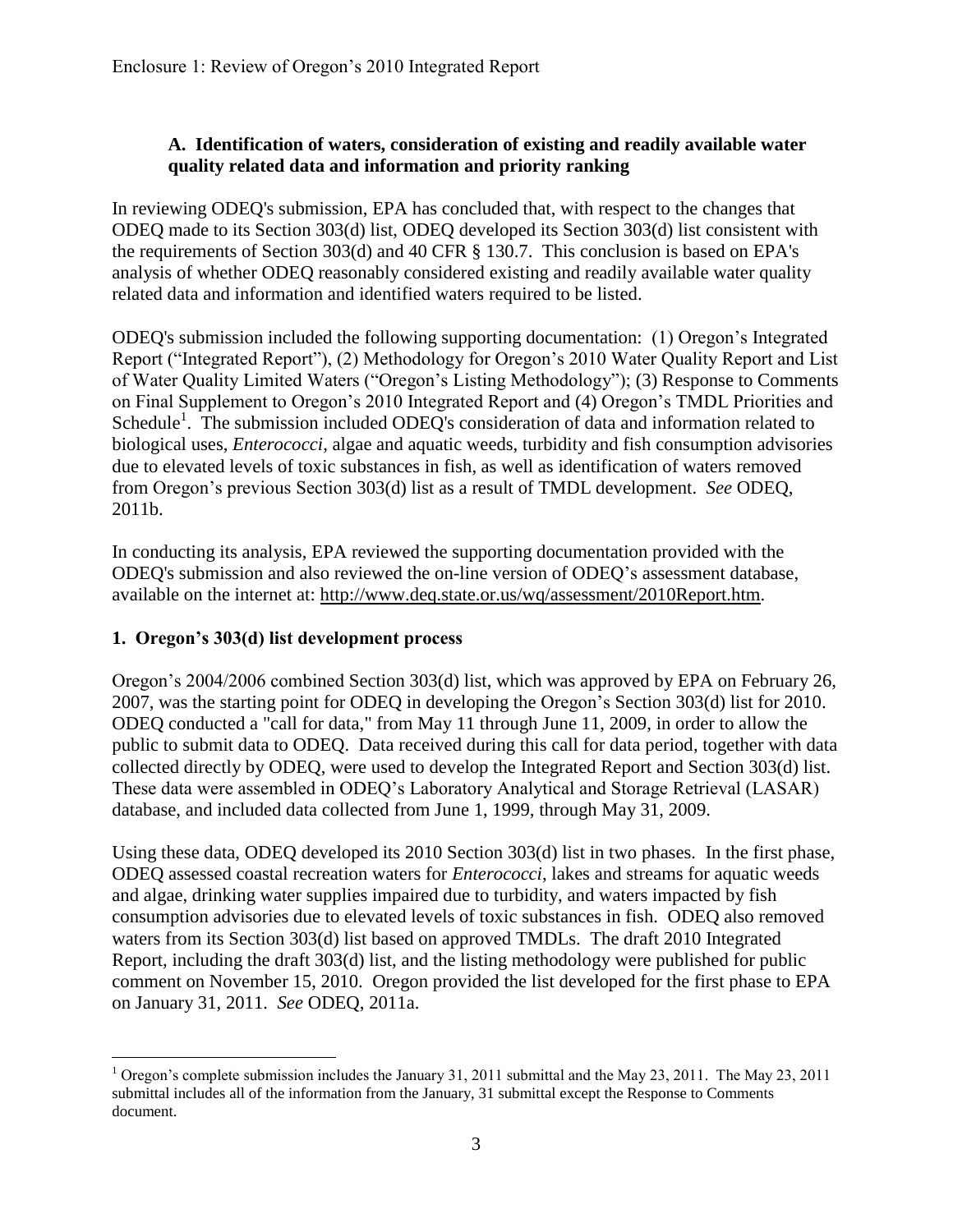In the second phase, ODEQ assessed data on biological uses. ODEQ then conducted a public comment period, beginning April 13, 2011, on this updated assessment. ODEQ's final submission contains all of the assessments from the first phase, the supplemental assessment on biological uses from the second phase, and delistings for TMDLs that have been approved by EPA. Oregon provided the list developed for the second phase to EPA on May 23, 2011. *See* ODEQ, 2011b.

## **2. Public Participation**

As discussed, Oregon provided three opportunities for the public input in the listing process: (1) the call for data; (2) the comment period on the first phase list; and (3) the comment period on the final assessment.

Oregon's submission includes an index of people and organizations that provided comments on the draft Integrated Report and listing methodology published for public review in 2010, a summary of the comments received by ODEQ, and ODEQ's response to comments. *See* ODEQ, 2011b. Oregon received fifteen written comment letters and summarized them in the document entitled *Response to Comments on Oregon's Draft 2010 Integrated Report, January 2011. See* ODEQ, 2011a.

ODEQ received three comment letters during the public comment period on the 2011 assessment of biological uses, and summarized these in the document entitled *Response to Comments on Final Supplement to Oregon's 2010 Integrated Report, May 2011. See* ODEQ, 2011b.

EPA found the State's public participation process and responses to public comments reasonable and in accordance with federal listing requirements.

### **3. Listing Methodology and Assessments**

As part of their list submission, States are required to include the methodology utilized to assess waters of the State for compliance with applicable water quality standards. The Listing Methodology provided by Oregon describes the listing methodology used by Oregon to develop its Section 303(d) list. *See* ODEQ, 2011b.

EPA reviewed the state's assessments and concluded that they are consistent with federal listing requirements and applicable water quality standards for data reviewed for *Enterococci*, for aquatic weeds and algae, and for turbidity. ODEQ also listed waters consistent with their listing methodology for toxics by listing due to fish consumption advisories issued by the Oregon Department of Health. However, ODEQ did not evaluate data based on Oregon's numeric water column criteria. *See* ODEQ, 2011b.

### **4. Analysis of Waters Removed from Oregon 2010 Section 303(d) List**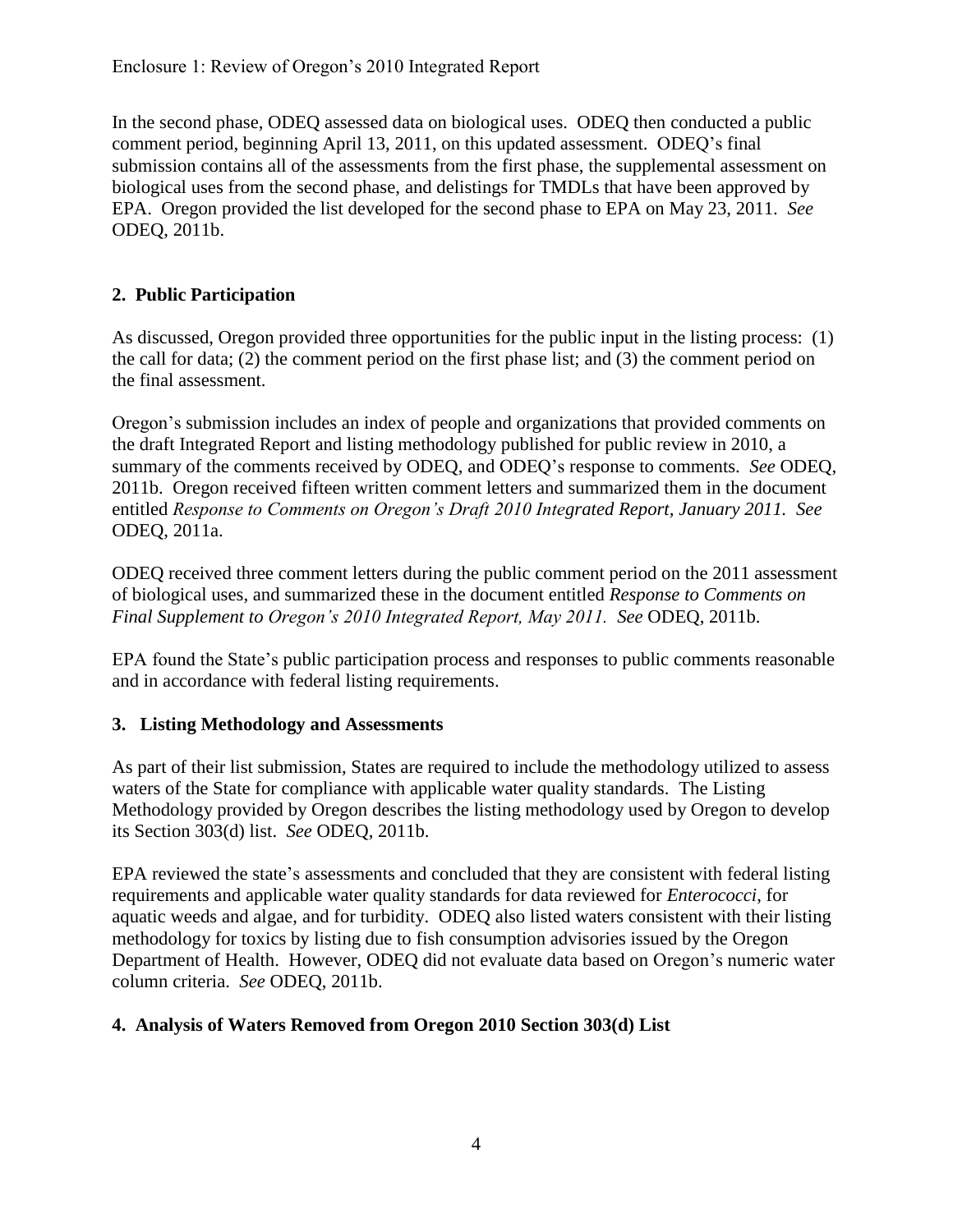Waters not listed due to water quality standards attainment. Oregon removed a total of 13 water quality limited segments<sup>2</sup> from its Section  $303(d)$  list because information shows that they were meeting applicable water quality standards. Five of the water quality limited segments were removed from the list because additional data showed they met water quality standards. One of the water quality limited segments meets water quality standards because Oregon utilized a new assessment method and four others meet standards because the original basis for the listing was incorrect. The three other waters were delisted because it was determined the impairment was due to a natural condition. *See* Oregon's list of waters removed from the 303(d) list at http://www.deq.state.or.us/wq/assessment/rpt2010/resultsdelist10.asp. Based on EPA's review of Oregon's assessment, EPA has determined that Oregon's removal of each of these waters from the Section 303(d) list is consistent with the requirements of Section 303(d) of the Act and 40 CFR 130.7. *See* ODEQ, 2011 b.

Waters not listed due to TMDL approved. Oregon removed 914 water quality limited segments from its Section 303(d) list, based on EPA approval of TMDLs for these waters. *See* Oregon's list of waters removed from the 303(d) list, at:

http://www.deq.state.or.us/wq/assessment/rpt2010/resultsdelist10.asp. These water segments were placed in Category 4A, TMDLs Approved, of the Integrated Report. *See* Oregon's list of waters removed from the 303(d) list, at:

http://www.deq.state.or.us/wq/assessment/rpt2010/resultsdelist10.asp. Under EPA regulations at 40 CFR § 130.7, the 303(d) list is an inventory of water bodies impaired by pollutants and requiring a TMDL. Thus, EPA has determined that ODEQ's removal from the 303(d) list of each of the 914 assessment units with an EPA approved TMDL meet the requirements of CWA Section 303(d).

# **B. Priority Ranking and Scheduling**

EPA also reviewed Oregon's priority ranking of listed waters for TMDL development, in which ODEQ identified water quality limited segments targeted for TMDL development in the next two years. *See* ODEQ, 2011b, TMDL Priority and Scheduling document. EPA concluded that the targeted waters are appropriate for TMDL development in this time frame.

# **IV. Basis for EPA's Decision to Add Waters to Oregon's 2010 303(d) list**

EPA is disapproving Oregon's failure to consider all readily available data and information to list 1004 water quality limited segments and is proposing to add them to Oregon's 303(d) list. EPA's determination to add waters and/or pollutants is based on data the state collected and solicited for the development of its submission, as well as additional material cited in the References section at the end of this document. EPA will open a public comment period on these proposed additions to Oregon's 303(d) list and will, if appropriate, revise the list of added waters and pollutants following consideration of any comments received. The general basis for adding waters and pollutants is discussed below. Case-specific water body information is provided in Enclosure 2 and Appendix A.

 $\overline{a}$  $2$  The phrase "water quality limited segment" refers to impaired waters. A water body may be Section 303(d) listed multiple times if it is impaired for more than one pollutant or use.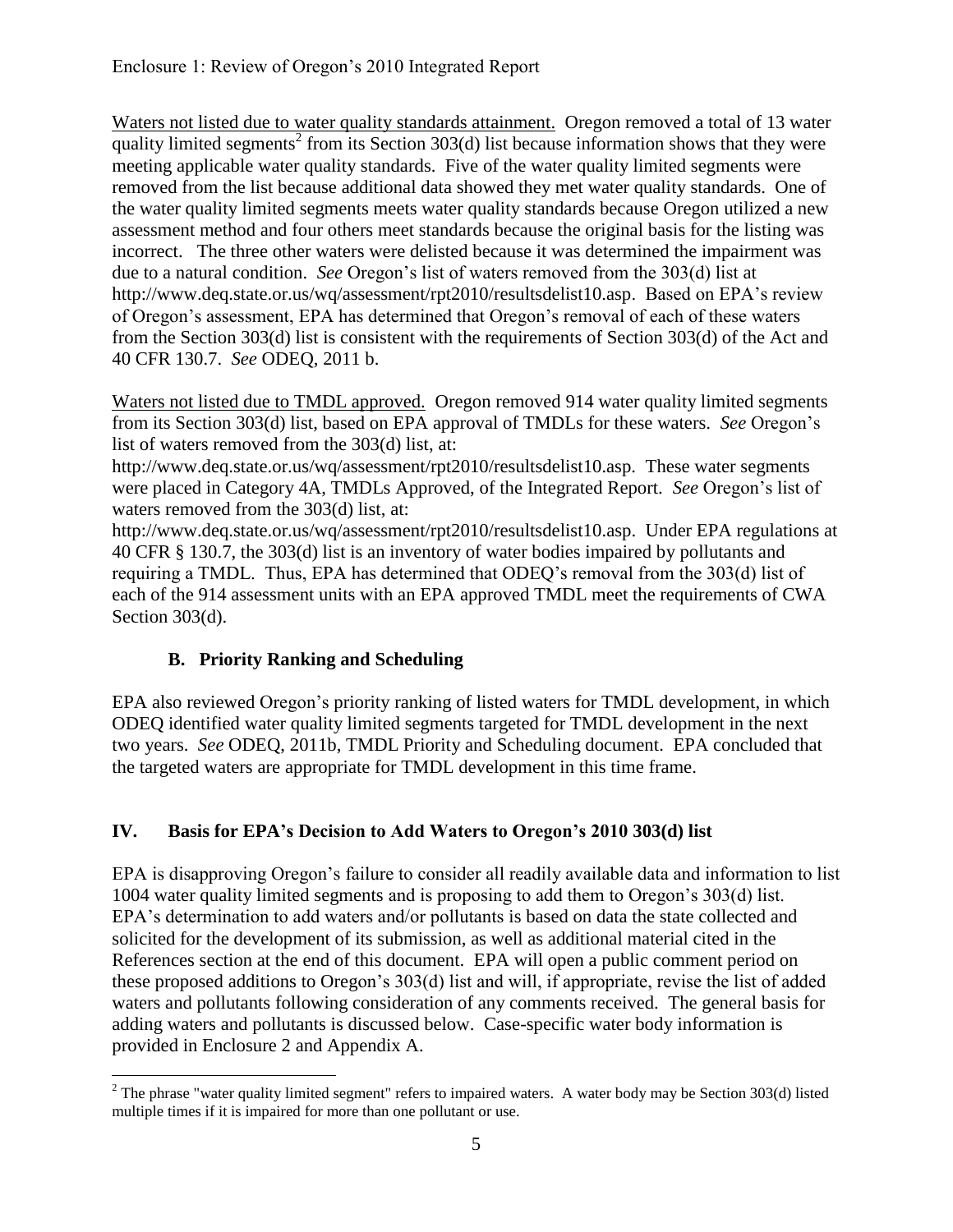EPA analyzed ODEQ's water body assessments and supporting rationales to determine whether the state's decisions not to list waters were consistent with federal listing requirements and the provisions of state water quality standards. *See* ODEQ, 2011b, (1). Section 303(d)(1)(A) requires states to identify waters that do not meet applicable water quality standards. 40 CFR § 130.7(d)(1) requires states to submit a list biennially to EPA for approval. EPA's review of ODEQ's water body assessments included ODEQ's analysis of data and information for the following: biological uses; *Enterococci*; algae and aquatic weeds; and turbidity and fish consumption advisories due to elevated levels of toxic substances in fish.

As a result of its review of Oregon's submission, EPA has determined that ODEQ failed to consider all readily data and information and failed to identify all waters as impaired that do not meet applicable water quality standards, for the reasons discussed below.

#### **1. Review of all Readily Available Data and Information Supports Listing Additional Waters**

EPA reviewed data that was entered in to Oregon's Laboratory Analytical and Storage Retrieval (LASAR) database for the time period that Oregon solicited during their call for data. [\(http://www.deq.state.or.us/lab/lasar.htm,](http://www.deq.state.or.us/lab/lasar.htm) January 1, 2000, through December 28, 2010). LASAR is a repository for data Oregon's collects and data and information that ODEQ received in response to the call for data during the development of the 2010 303(d) list. Specifically Oregon did not consider data and information for the following pollutants: e*scherichia coli*, fecal coliform, chlorophyll a, dissolved oxygen, pH, sedimentation, temperature and toxics. *See* ODEQ, 2011b, (1). As a result, EPA has determined that additional water quality limited segments that meet the federal listing requirements under 40 CFR 130.7 were omitted from Oregon's list of water quality limited segments requiring a TMDL.

### **2. Waters Identified as Impaired Need to be 303(d) Listed**

ODEQ was required to list all water quality limited segments still requiring TMDLs where pollution control requirements are not stringent enough to implement any water quality standards applicable to such waters. *See* 40 CFR 130.7(b)(1). As provided in 40 CFR 130.7(b)(3), "[f]or the purposes of listing waters under §130.7(b), the term "water quality standard applicable to such waters" refers to those water quality standards established under section 303 of the Act, including numeric criteria, narrative criteria, waterbody uses, and antidegradation requirements." This section makes it clear that states must list waters as impaired if a use is not being met. Further, as stated in EPA's *Guidance for 2006 Assessment, Listing and Reporting Requirements Pursuant to Section 303(d), 305(b) and 314 of the Clean Water Act*, "if a designated use is not supported and the segment is impaired or threatened, the fact that the specific pollutant is not known does not provide a basis for excluding the segment from Category 5 [of the Integrated Report]." *See* EPA, 2005, p.60.

One of the primary objectives of the CWA is "to restore and maintain the biological integrity of the Nations' waters." CWA Section 101, 33 U.S.C. 1251. Nearly every state uses benthic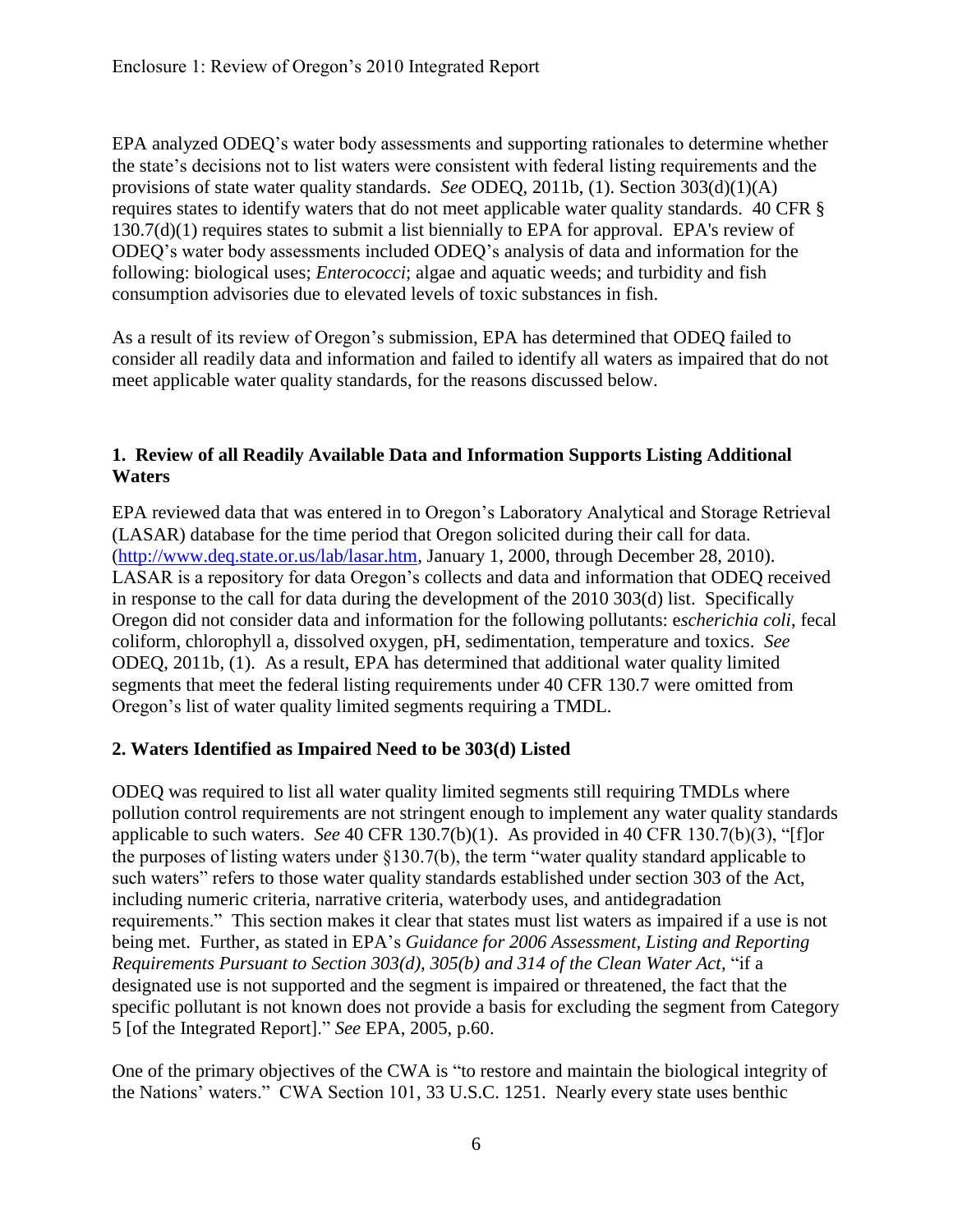macroinvertebrates (organisms that live on the bottom of streams and rivers) to monitor and assess biological integrity of their aquatic resources. Macroinvertebrates are good indicators of biological integrity and watershed health because they live in the water for all or most of their life, are easy to collect, differ in their tolerance to amount and types of pollution/habitat alteration, often live for more than one year; have limited mobility, and are integrators of environmental condition.

ODEQ's Predictive Assessment Tool for Oregon ("PREDATOR") is a river invertebrate prediction and classification system type model designed to use macroinvertebrate data to assess the biological condition of wadeable streams in Oregon. Hubler, S. 2008. EPA considers PREDATOR to be a scientifically rigorous tool that can be used to assess biological integrity of Oregon's wadeable streams. Based on its use of PREDATOR, ODEQ correctly identified these waters as impaired. *See* ODEQ, 2011b, (1).

In identifying these waters as impaired, ODEQ also took notice that the pollutants causing the impairment in these water segments are unknown. ODEQ incorrectly asserted that, because the pollutants are unknown, a TMDL could not be developed for these impaired waters, and, therefore, that these waterbodies should not be put on Oregon's Section 303(d) list. *See* ODEQ, 2011b, (1). As EPA commented during the public comment period, EPA agreed with the determination that these waters are impaired, based on ODEQ's use of Oregon's PREDATOR tool, but disagreed that they should not be placed on the 303(d) list. (*See* ODEQ, 2011b, (3)

In its final Integrated Report, ODEQ placed these waters in Category 3c as impaired for "pollutant unknown." *See* ODEQ, 2011b, Integrated Report. As stated, EPA agrees with ODEQ's determination that the waters are impaired, but disagrees that this is the correct way to identify impaired waters that have a use that is not supported, as provided by 40 CFR § 130.7. Therefore, EPA disapproves the ODEQ's failure to include these 321water quality limited segments on Oregon's Section 303(d) list based on the determination that they are impaired for "pollutant unknown."

### **C. EPA's List Development Process**

As required by 40 CFR 130.7(d)(2), EPA has begun the process of listing waters that must be added to Oregon's Section 303(d) list. In so doing, the Agency has developed a list of impaired waters, using data provided by ODEQ, as well as data accumulated by EPA and the U.S. Geological Survey (USGS). EPA is preparing to propose its additions to Oregon's Section 303(d) for public notice and comment. This section discusses the process EPA has used to develop its list of proposed additions.

EPA began the list development process by retrieving data from Oregon's LASAR database. EPA also gathered data from EPA's STORET (Storage and Retrieval) data warehouse and from the U.S. Geological Survey (USGS) water data repository. EPA reviewed data from these three resources for the period beginning January 1, 2000, through December 28, 2010. When determining whether to add waters to Oregon's Section 303(d) list, EPA used Oregon's water quality standards (Oregon Administrative Rules (OAR), Chapter 340, Division 41) and Oregon's Listing Methodology. EPA also referred to the listing criteria contained in the water quality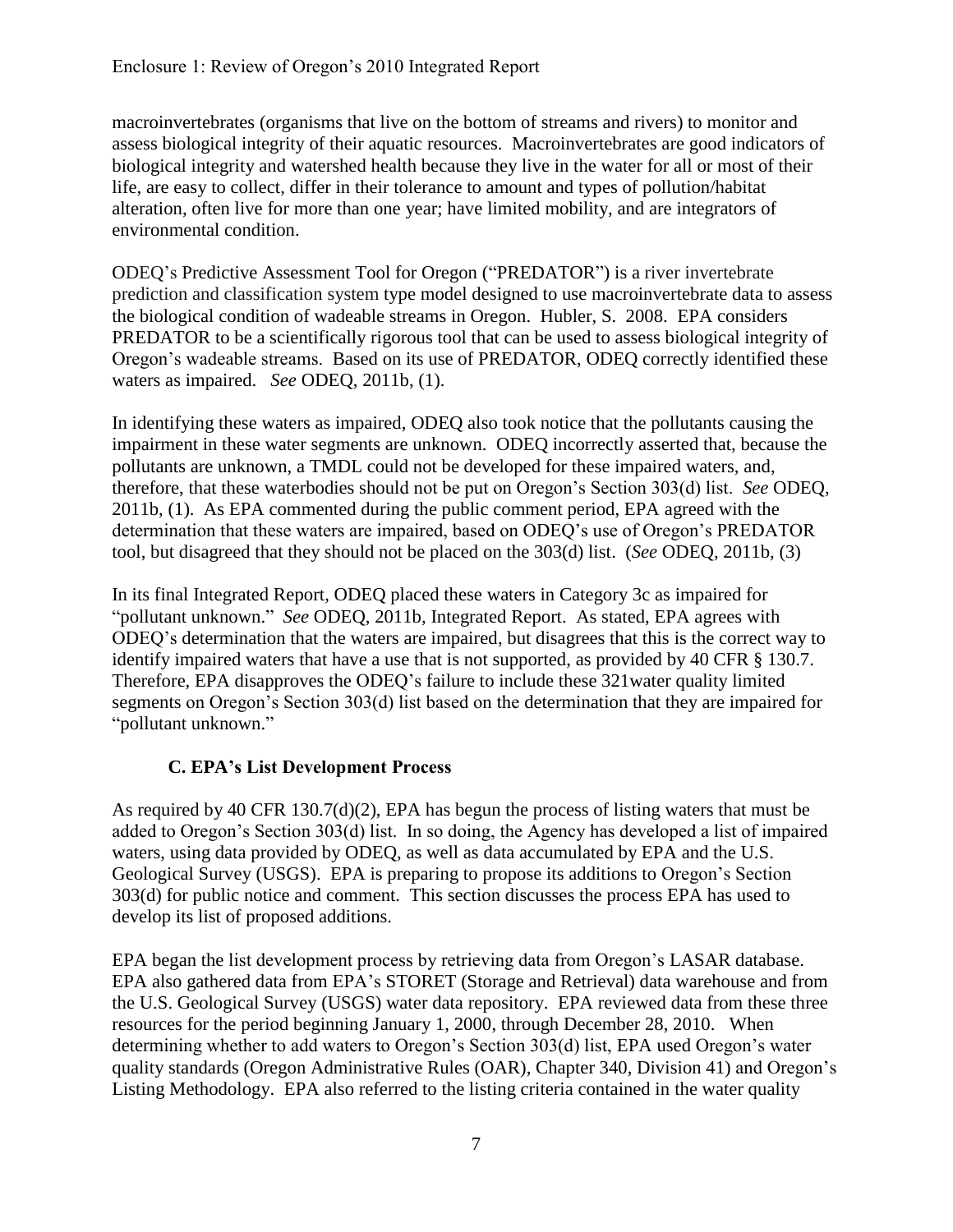assessment guidance documents issued by EPA. EPA, 2001; EPA, 2003; EPA, 2005; EPA, 2006; and EPA, 2009.

EPA analyzed data that Oregon failed to consider for the following pollutants: pH, dissolved oxygen, toxics, temperature, bacteria, and sediment. In identifying water bodies to be listed, EPA utilized all current applicable water quality standards and primarily utilized Oregon's 2010 assessment methodology, which is based on EPA's regulations and guidance. For sediment, where Oregon has no established methodology, EPA developed methodologies that are consistent with federal regulations and guidance and are based on scientific literature and/or methodologies utilized by other states. EPA's assessment methodology is described in detail in Enclosure 2.

### **D. EPA Will Propose Additional Listings**

As discussed above, when EPA disapproves a state's list, EPA must identify waters in the state that do not meet water quality standards. Based on the analyses discussed above, EPA is proposing to add waters to Oregon's Section 303(d) list.

Based on EPA's list development process, EPA is proposing to add 1004 waters to Oregon's Section 303(d) list. Included in this proposal are the 321 water quality limited segments ODEQ placed in Category 3c as impaired for "pollutant unknown." The list of waters EPA is proposing to add to Oregon's 2010 Section 303(d) list is included in Enclosure 3.

### **References:**

Oregon's Submittal:

ODEQ, 2011a. Final Submittal of Oregon's Section 303(d) List of Category 5 Water Quality Limited Waters Needing a TMDL. Letter from Neil Mullane, Administrator, ODEQ to Mike Bussell, USEPA; attachments include (1) Oregon's Integrated Report, (2) Methodology for Oregon's 2010 Water Quality Report and List of Water Quality Limited Waters; (3) Response to Comments on Final Supplement to Oregon's 2010 Integrated Report and (4) Oregon's TMDL Priorities and Schedule; January 31, 2011.

ODEQ, 2011b. Final Submittal of Oregon's Section 303(d) List of Category 5 Water Quality Limited Waters Needing a TMDL. Letter from Neil Mullane, Administrator, ODEQ to Mike Bussell, USEPA; attachments include (1) Oregon's Integrated Report, (2) Methodology for Oregon's 2010 Water Quality Report and List of Water Quality Limited Waters; (3) Response to Comments on Final Supplement to Oregon's 2010 Integrated Report and (4) Oregon's TMDL Priorities and Schedule; May 23, 2011.

Water Quality Standards, Beneficial Uses, Policies, and Criteria for Oregon: Oregon Administrative Rules Chapter 340 Division 41. http://arcweb.sos.state.or.us/rules/OARs\_300/OAR\_340/340\_041.html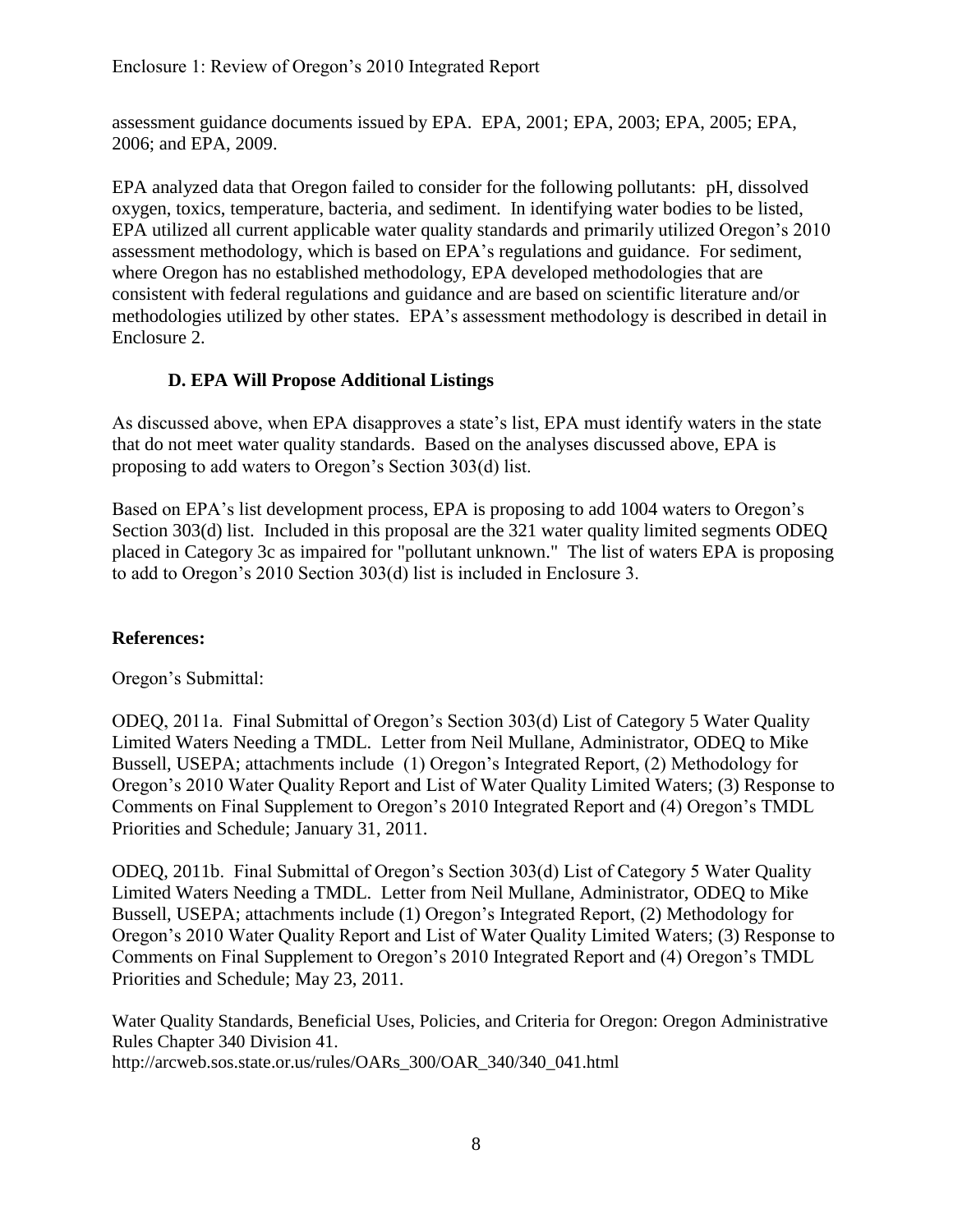Letter from DEQ to EPA Region 10, Policy clarifications for Oregon's water quality standards interpretation, June 22, 1998.

Letter from DEQ to EPA Region 10, Oregon responses to EPA questions re: the State's water quality temperature standards, February 4, 2004.

Other Documents:

EPA, 1978. December 28, 1978 Federal Register Notice, *Total Maximum Daily Loads Under Clean Water Act,* finalizing EPA's identification of pollutants suitable for TMDL calculations, 43 Fed. Reg. 60662.

EPA, 1985. January 11, 1985 Federal Register Notice, *40 CFR Parts 35 and 130, Water Quality Planning and Management: Final Rule*, 50 Fed. Reg. 1774.

EPA, 1986. Ambient Water Quality Criteria for Bacteria – 1986. EPA 440/5-84-002. US Environmental Protection Agency, Office of Water, Washington DC.

EPA, 1991. *Guidance for Water Quality Based Decisions: The TMDL Process*. EPA 440/491- 001 U.S. Environmental Protection Agency, Office of Water, Washington, DC.

EPA, 2000. Water Quality Standards; Establishment of Numeric Criteria for Priority Toxic Pollutants for the State of California. 65 FR 97, p. 31681 et. seq., May 18, 2000.

EPA, 2001. 2002 Integrated Water Quality Monitoring and Assessment Report Guidance, Robert H. Wayland III, Director, Office of Wetlands, Oceans and Watersheds, November 19, 2001.

EPA, 2003a. EPA Region 10 Guidance for Pacific Northwest State and Tribal Temperature Water Quality Standards. EPA 910-B-03-002. Region 10 Office of Water, Seattle, WA.

EPA, 2003 b. Guidance for 2004 Assessment, Listing and Reporting Requirements Pursuant to Sections 303(d) and 305(b) of the Clean Water Act. Diane Regas, Director Office of Wetlands, Oceans and Watersheds, USEPA to Regional Water Division Directors, July 21, 2003.

EPA, 2005. Guidance for 2006 Assessment, Listing, and Reporting Requirements Pursuant to Sections 303(d), 305(b), and 314 of the Clean Water Act. Diane Regas, Director, Office of Wetlands, Oceans and Watersheds, July 29, 2005.

EPA, 2006. Information Concerning 2008 Clean Water Act Sections 303(d), 305(b) and 314 Integrated Reporting and Listing Decisions. Diane Regas, Director, Office of Wetlands, Oceans and Watersheds, October 12, 2006.

EPA, 2009. Information Concerning 2010 Clean Water Act Sections 303(d), 305(b) and 314 Integrated Reporting and Listing Decisions. Suzanne Schwartz, Director, Office of Wetlands, Oceans and Watersheds, May 5, 2009.